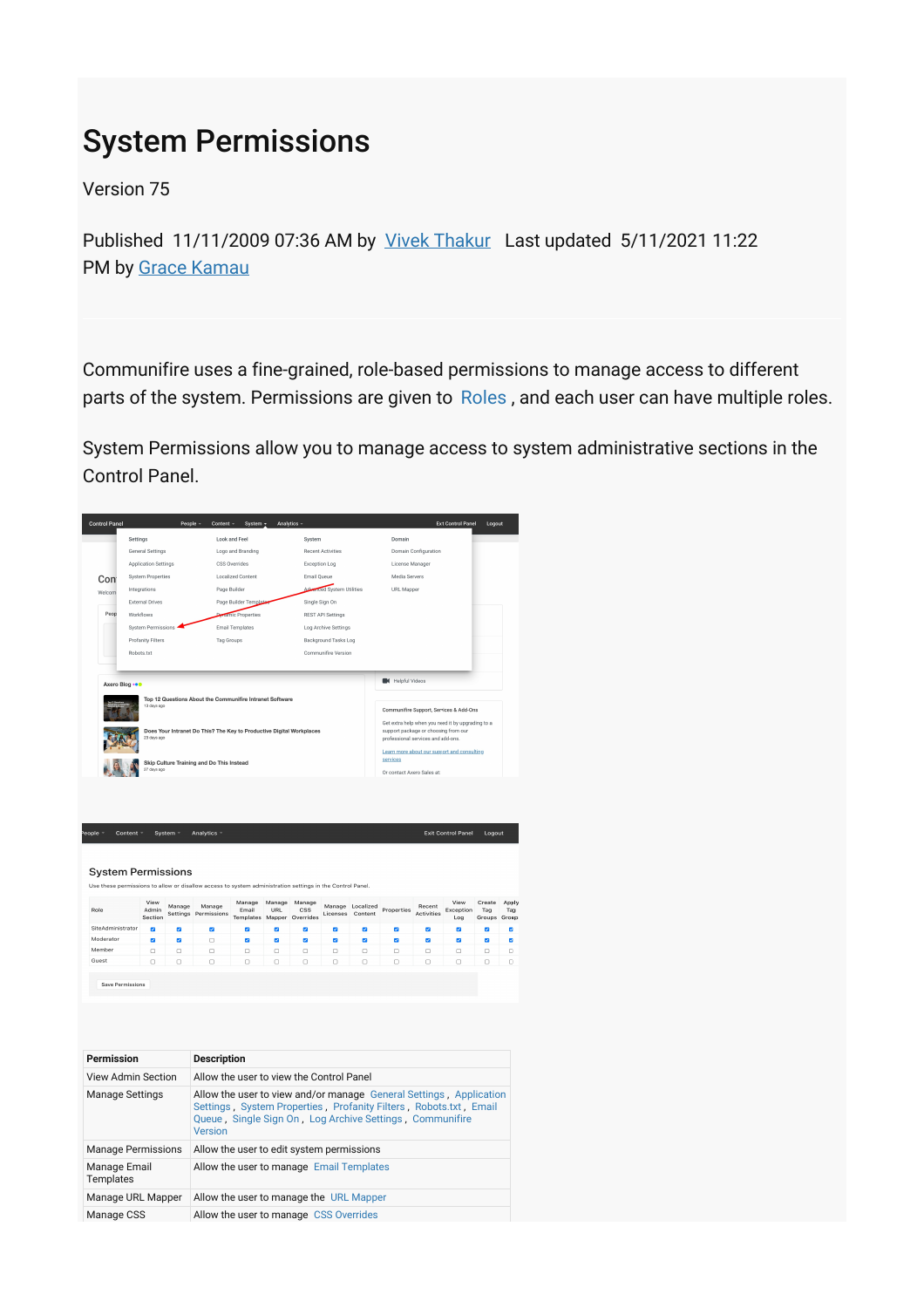| Overrides                |                                                                                          |
|--------------------------|------------------------------------------------------------------------------------------|
| Manage Store             | Allow the user to manage the eCommerce store (depreciated for<br>$V3.0+$                 |
| <b>Manage Licenses</b>   | Allow the user to manage licenses for your installation in the License<br><b>Manager</b> |
| <b>Localized Content</b> | Allow the user to manage Localized Content                                               |
| Properties               | Allow the user to manage Dynamic Properties                                              |
| <b>Recent Activities</b> | Allow the user to manage User Activity                                                   |
| View Exception Log       | Allow the user to view the Exception Log                                                 |
| <b>Create Tag Groups</b> | Allow the user to create Tag Groups                                                      |
| Apply Tag Group          | Allow the user to use tag groups in their content                                        |
| Search Tag Groups        | Allow the user to search for content using tag groups                                    |

# Top Level Permissions

## [Badge and Recognition Program Permissions](https://my.axerosolutions.com/spaces/5/communifire-documentation/wiki/view/22173/badge-and-recognition-program-permissions)

Set badge and recognition program permissions to control who can view and manage badges and recognition programs.

### [Top Level: Page Builder Permissions](https://my.axerosolutions.com/spaces/5/communifire-documentation/wiki/view/26882/top-level-page-builder-permissions)

Page Builder permissions give users access to create and edit Page Builder pages. Watch the video below to learn how to create a role just for Page Builder editors to give your designers access to just the Page Builder area of the Control Panel or Manage Space.

#### [Space Permissions](https://my.axerosolutions.com/spaces/5/communifire-documentation/wiki/view/22162/space-permissions)

Space permissions let you control access to administrative actions for spaces. Control who can create, update, and delete spaces in the Control Panel. Secure your groups and content with space permissions.

#### [User Section Permissions](https://my.axerosolutions.com/spaces/5/communifire-documentation/wiki/view/22134/user-section-permissions)

User section permissions control who can manage users and user-related features in the Control Panel.

#### [Workflow Permissions](https://my.axerosolutions.com/spaces/5/communifire-documentation/wiki/view/22309/workflow-permissions)

Workflow permissions control who can manage workflows in the Control Panel.

#### **Content Permissions**

Top level content permissions are the same as space level content permissions. Top level content permissions are updated in Control Panel > Content > select the content type > Permissions.